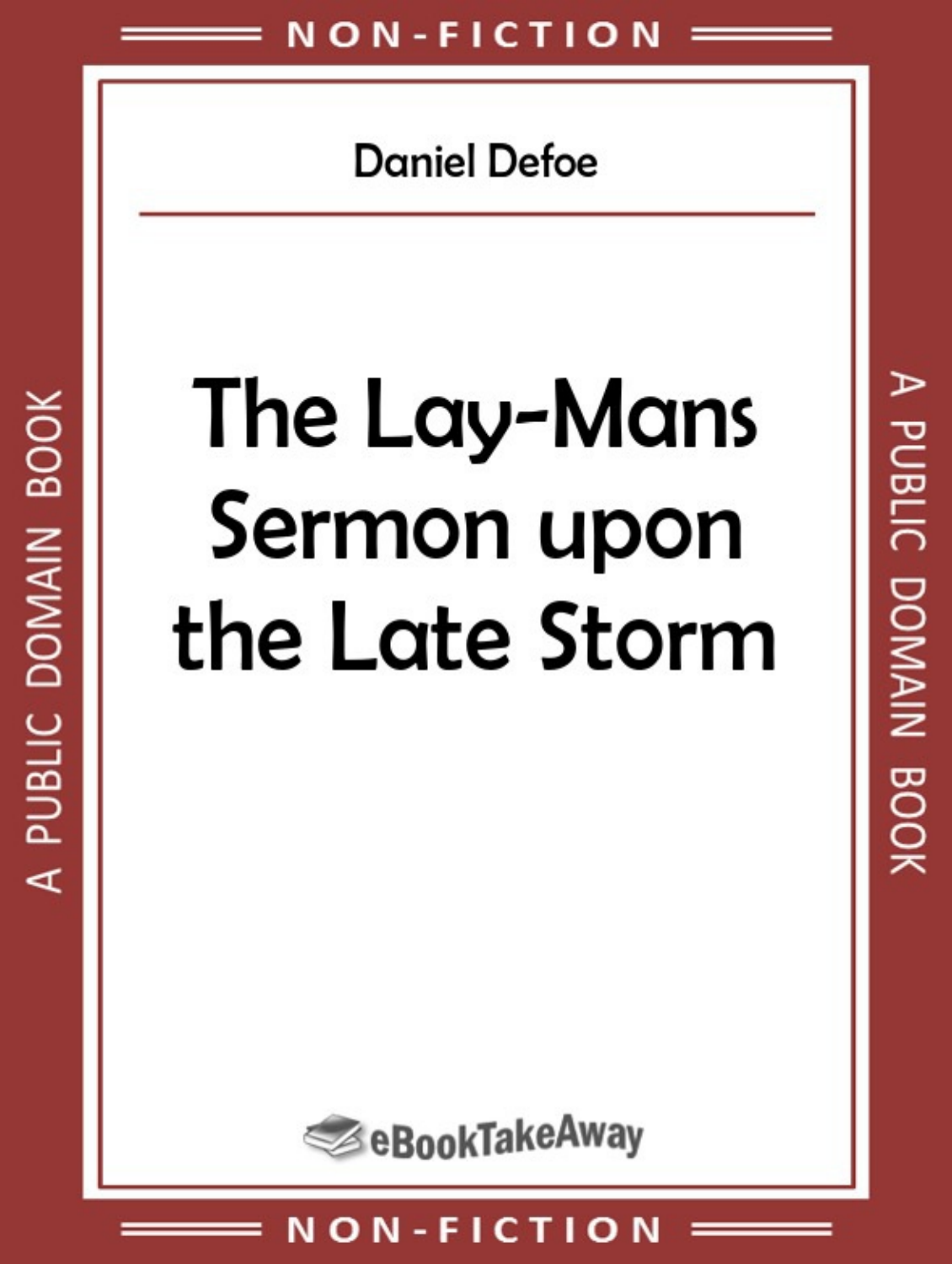T H E Lay-Man's SERMON **UPONTHE** LATE STORM; Held forth at an Honeft Coffee-Houfe-Conventicle. Plot to much a Belt as tis thought to be. Printed in the Year 1704.

**T H E**

**Lay-Man's**

## **S E R M O N**

**U P O N T H E**

### **L A T E S T O R M ;**

**Held forth at an Honest** *Coffee-House-Conventicle***.**

*Not so much a Jest as 'tis thought to be.*

Printed in the Year 1704.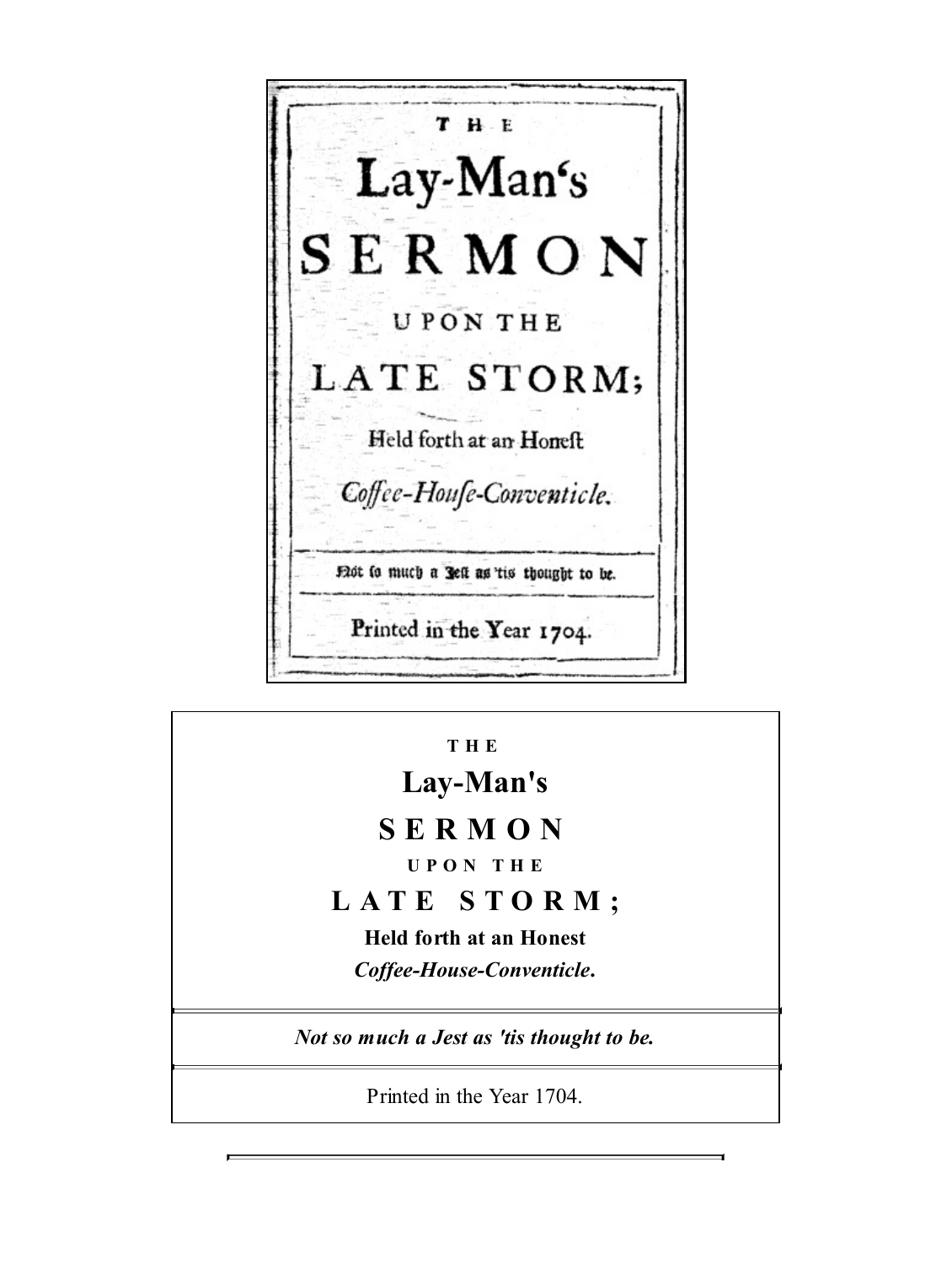#### **NAHUM. I. III**

#### *The Lord has his way in the Whirle-Wind and in the Storm, and the Clouds are the Dust of his Feet.*

This Text is not chosen more for the Suitableness to the present Callamity, which has been the Portion of this Place, than for the aptness of the Circumstances, 'twas spoken of God going to Chastise, a Powerful, Populous, Wealthy and most reprobate City.

*Nineveh* was the Seat of a mighty Empire, a Wealthy Encreasing People, Opulent in Trade, Flourishing in Power and Proud in Proportion.

The Prophet does not seemto deliver these words, to the *Ninevites*, to convince them, or encline themto consider their own Circumstances and repent, but he seems to speak, it to the *Israelites* inviteing themto Triumph and Insult over the Heathen adversary, by setting forth the Power of their God, in the most exalted Terms.

And that this is a just Exposition of this Text, seems plain from the words Imediately going before, *the Lord is slow to Anger, and Great in Power and will not at all acquit the wicked*. These words could have no Connexion with the Text, tho' they are joyn'd with them in the same Verse, if it were not meant of his being slow to Anger, to his own People, and Terrible to the Heathen World, and this being spoken as an Expression of his being not easily provoked as to his Church, the Subsequent part of the Verse tells them how his power and Vengance is matter of particular Satisfaction to his People as being exercis'd in Revenging the affront put upon his Glory by his Enemies, *God is Jealous, and the Lord* Revengeth, the Lord Revengeth and is Furious, the Lord will take Vengeance on his adversaries and he reserveth *wrath for his Enemies*. Tis plain this is meant of his Enemies, but as if brought in with a Parenthesis, tis spoken for the comfort of his Church, the Lord is slow to Anger as to them, and to lift up their hearts in a further confidence that their Enemies are all in his hand, he goes on discribing the Terrors of his Judgement.

The Lord has his way in the Whirl-wind and in the Storm, and the Clouds are the Dust of his Feet. Eloquent Flourishes upon the Omnipotence of God.

The short Exposition I shall make of the words, Tends only to remind us that the Whirl-wind and Storm which are here made use of, to express the Magnipotent power of God are acted by his Direction, *he has his way in them*, it may note indeed the Invisible secrecy and swiftness of his providences, but to avoid long Paraphrases, I confine my self to my own Construction, as that which, as it is a just inference from the matter of the Text, so 'tis most suitable to the design of this discourse.

And as this Sermon may be a little Immethodical, because I purpose to make it almost all Aplication so I shall advance some Conclusions fromthe Premises which I lay down, as the Geneuine sence of the Words.

1. The Omnipotence of God gives Christians sufficient ground to Insult their Enemies, *wherefore do the Heathen Mock* thy People and say unto them where is now your God? Behold our God is in the Heavens, and doeth whatsoever he *pleaseth*; as the Prophet *Elija*, Banter'd the Heathen Priest of *Baal*, with the Impotence of their Gods, Cry aloud for *he* is a God, either he is talking or he is Pursuing, or he is in a Journey, or Peradventure he Sleepeth and must be *awakned*, so he insulted them about the power of the true God, *let it be known O Lord says he this day that thou art God in Israel*.

2. As God in all the works of his Providence, makes use of the subserviency of means, so the whole Creation is Subordinate to the Execution of his Divine will, the Clouds are the Dust of his Feet and he rides upon the Wings of the *Wind*, the most Powerful Elements are so subjected to his almighty power that the Clouds are but as Dust under his feet, tis as easy for him to Govern and mannage them; as it is for a man to shake off the Dust from his feet, or he can as easily subdue the fury of themas a man Tramples the Dust, they are small and Triffling things, in his Eyes.

3. The ways of God are unsearchable, the Methods of his Providence are secret and powerfull; his way is in the Whirlewind, and in the Storm, tis invisible and iresistible, invisible as the Wind, and iresistible as the Storm.

But waving these and abundance more usefull observations which might be justly drawn from so rich a Text, I shall proceed upon one which tho' it favours something more of private authority, and I have not so Authentick Opinion of the Learned Commentators, on my side, yet I shall endeavour not to Merit much Censure, in the Improvement of it, even fromthose who perhaps may not joyn with me in the Exposition.

According therefore to my own private opinion of these words; I shall for the present occasion only Paraphrase them thus, that *the Lord has a way* or an end *in the Whirle-wind, and in the Storm*, nor is this a very unusual Method of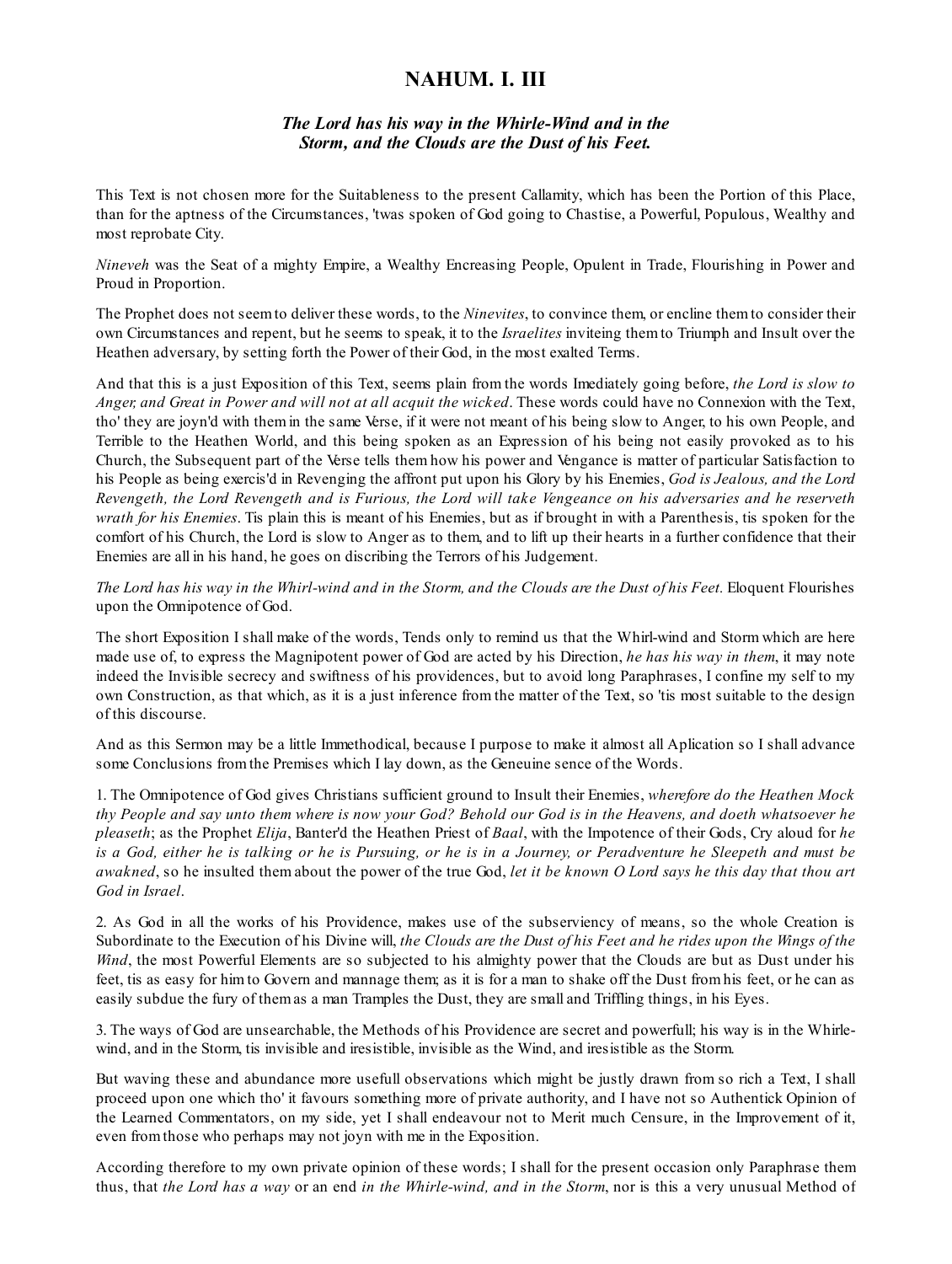expressing things in Scripture, where the way is Exprest, to signify the design, or end of a thing.

And fromthis Exposition I advance this head.

That as God by his power Governs the elements, so in all their Extraordinary Motions, they are in a Perticular manner acted by his Soveraignity. And,

2. When the Creation is put into any Violent or Supernatural Agitation, God has always some Extraordinary thing to bring to pass, *he has a meaning in all the Remarkables of Nature*.

3. We ought dilligently to observe the extraordinary actings of Providence, in order to discover and Deprecate the displeasure of Almighty God, Providences are never Dumb, and if we can not discern the signals of his Anger, we must be very blind. The Voice of his Judgements is heard in the Voice of Nature, and if we make our selves Deaf, he is pleas'd to make them speak the Louder, to awaken the stupifyed sences, and startle the World, which seem'd rather Amus'd than Amas'd, with the common Course of things. This I take to be some of the true meaning of the way of God, in the Whirle-wind, and in the Storm.

The design of this Discourse therefore, is to put the Nation in general upon proper Resolutions; if we pretend to believe that there is any such thing as a Collateral Sympathy, a Communication of Circumstances, between a Nations Follies, and her Fate. Any Harmony between Merit and Mischief, between the Crimes of Men and the Vengeance of Heaven; we cannot but allow this *Extra*-Pulpit admonition to be just.

And let not any man Object against this being call'd a Sermon, and its being introduc'd from a Text of Scripture while the remainer of this Discourse, seems wholly Civil and Political.

If all our Measures in Civil affairs were deduc'd as Inferences from sacred Texts, I am of the Opinion the Text would be well improv'd, and Publick matters never the worse Guided.

And for this reason, tho' the Subject be not Treated, with the Gravity of a Sermon, nor in so serious a manner, as would become a Pulpit, yet it may be not the less suitable to the occasion and for the manner, it must be placed to the Authors account.

Besides the Title I think has provided for the Method and If so he that expected it otherwise than it is tis his Fault, and not Mine.

The Term Sermon which is but *Sermo*, a Speech, may Justify all the Novelty of my Method if those who find fault please to give themselves leave to allow it, and since it has never profain'd the Pulpit, I believe the Text will receive no Prejudice by it, I wish every Sermon equally Improv'd.

And what tho' your Humble Servant be no Man of the Text; if he be a Man of Honesty, he may have a hand in making you all Men of Application.

In publick Callamities, every Circumstance is a Sermon, and every thing we see a Preacher.

The trembling Habitations of an Unthinking People Preach to us, and might have made any Nation in the World tremble but us; when we were rock'd out of our Sleep as Children are Rock'd into it; and when the terrible Hand of Soveraign Power rock'd many a Wretch from one Sleep to another, and made a Grave of the Bed, without the Ceremony of waking in the Passage.

The shatter'd Palaces of our Princes Preach to us, and tell us aloud, that without respect to Dignity, he is able to put that Dreadful Text in Execution; *That if a Nation does wickedly they shall be destroy'd both they and their King*.

The fallen Oaks, which stood before to tell us they were the longest liv'd of all God's Creatures, Preach to us, and tell us that the most towring object of humane Beauty and strength must lye humble and prostrate, when he is pleased to give a Check to that Splendor which was deriv'd fromhis Power.

The Wrecks of our Navies and Fleets Preach to us, that 'tis in vain we pretend to be Wall'd about by the Ocean, and ride Masters of the Sea: And that, if he who bestow'd that Scituation upon us thinks fit, he can make that Element which has been our Strength, and the Encreaser of our Wealth, be the Grave of our Treasure, and the Enemy of our Commerce; he can put it into so violent Agitation, by the blast of his Mouth, that all our Defence and the Naval Strength we have vallued our selves so much upon, shall at once be swallow'd up in the Mouth of our Friend the Sea; and we shall find our Destruction in the very thing fromwhich we expected our Defence.

Our Seamen and Soldiers, whose Dead Bodies Embrace the *English* Shores, Preach aloud to us, that whenever we think fit to Embark them on any Design, which Heaven approves not of, he can blast the Embrio, and devour those People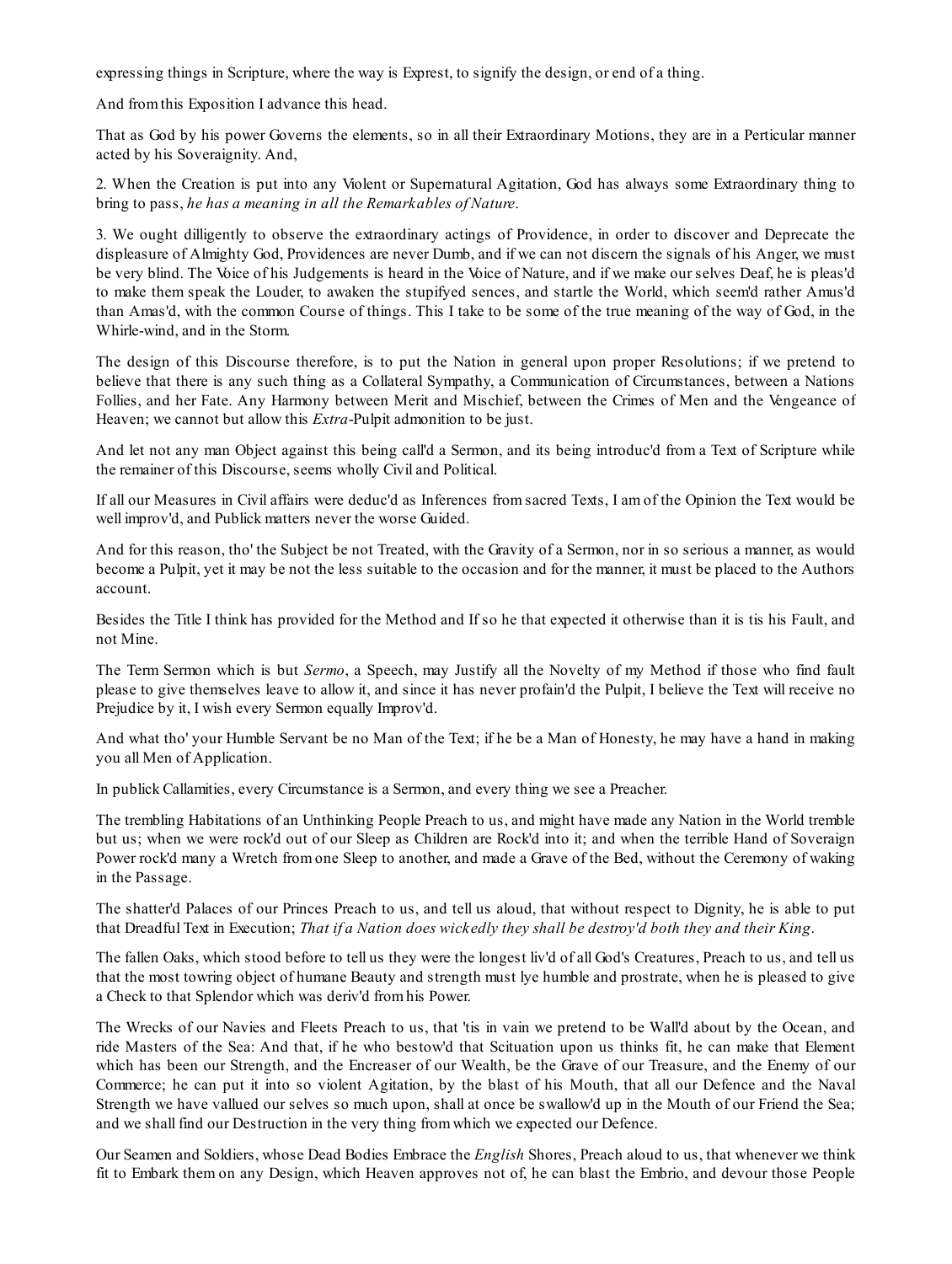whose Hands are lifted up against Justice and Right.

Also they Preach to us, Not to build our hopes of Success upon the multitude of Ships or Men, who are thus easily reduc'd, and the Strength of a whole Nation brought to Ruine in a Moment.

These are the Monitors of our Missfortunes, and some of these admonitions would be well preach'd from the Mouths of those whose Tallent as well as Office gives themreason to do it, and us to expect it.

But since the Sons of the Prophets have not yet thought it proper to enter very far into this Matter, not doubting but they will in due time find it as suitable to their Inclination as 'tis to their Duty,

In the mean time let us see if no uncommon Application may be made of so uncommon a Circumstance.

First, 'tis matter of wonder that any Man can be so senceless, as to suppose there is nothing extraordinary in so signal an Instance of a Supream Power; but 'tis much more remarkable that those who have Religion enough to own it a Judgment, are yet at a loss how to appropriate it's signification.

Every one thinks it to be a Judgment upon the Person or Parties they see touch'd with it. *W----* the Carpenter was knock'd on the head with a Stack of Chimneys, and his Wife saved; all the Neighbours cried out 'twas a Judgment upon him for keeping a Whore; but if Stacks of Chimnies were to have fallen on the Heads of all that keep Whores, *Miserere Dei*.

*S----* was kill'd by the like Accident, and he must be singl'd out for Extortion; But think ye that he was a Sinner above all the *Gallileans*?

The *Jacobites* and *Non-Jurants* shall rise up in Judgment against this Generation, and shall condemn them, for they tell us, this Storm is a Judgment on the whole Nation, for Excluding their Lawful Soveraign, and Abjuring his Posterity: Upon this head they have been preaching up Repentance, and Humiliation to us; and some of them are willing to reduce all to a very practical Exhortation, and tell us, we ought to look upon it as a Loud Call to Restore the Right Owner (as they call him) to the Possession of his own again; that is, in short, to rebel against a Mild, Gentle, Just and Protestant Queen, and call in the Popish Posterity of an abdicated Tyrant.

These Gentlemen are Men of Uses and Application, and know very well how to make an Advantage of God's Judgments, when they serve their turn.

The *Whigs* and *Occasional Conformists* shall rise up in Judgment against this Generation; for they are sensible of the present severe Stroke of Providence, and think 'tis a mark of Heavens Displeasure upon the Nation, for the violent methods made use of by some People against them, for their Religion, contrary to their Native Right, and the Liberty of their Consciences.

Some think a general Blast follows all the Endeavours of this Nation against the Common Enemy, for their slighting and reproaching the Glorious Memory of the late King *William*, whose Gallant Endeavours for the general good of *Europe*, and of *England* in particular, were Treacherously thwarted and disappointed while he was alive, and are Basely and Scandalously undervalued and slighted now he is Dead; and of this sort I confess my self enclined to be one.

Fromthese general Observations we may descend to particulars, and every one judges according to their own Fancy.

Some will have it, that the Slaughter and Destruction among the Fleet, is a Judgment upon them, for going into the *Streights*, and coming home again without doing any business; but those forget, that if they did all they were ordered to do, the Fault lies in those who sent them, and not in they that went.

Some will have the Damage among the Colliers to be a Judgment, upon those who have Engross'd the Trade, and made the Poor pay so dear for Coals; not enquiring whether those Engrossers of the Coals are not left safe on Shore, while the poor Seamen are drown'd, who know nothing of the matter.

'Tis plain to me, who ever are Punish'd by the Storm, we that are left have a share in the Judgment, and a Trebble concern in the Cause.

If it could be said that those who are destroy'd, or who have suffered the loss of Lives, Limbs or Goods, were the only People who gave any occasion to the Divine Justice thus severely to Revenge it self, then all admonition to the rest of Mankind would be useless, any farther than it directed them to be Cautious how they provoked him in like manner; but have we not all had a hand in the general provocation, though not an equalshare in the general Calamity.

Sometimes the Judgements of Heaven, bear so much Analogy to the Crimes, that the Punishment points out the Offence, and 'tis easy to distinguish what it is the perticular hand of Justice points at.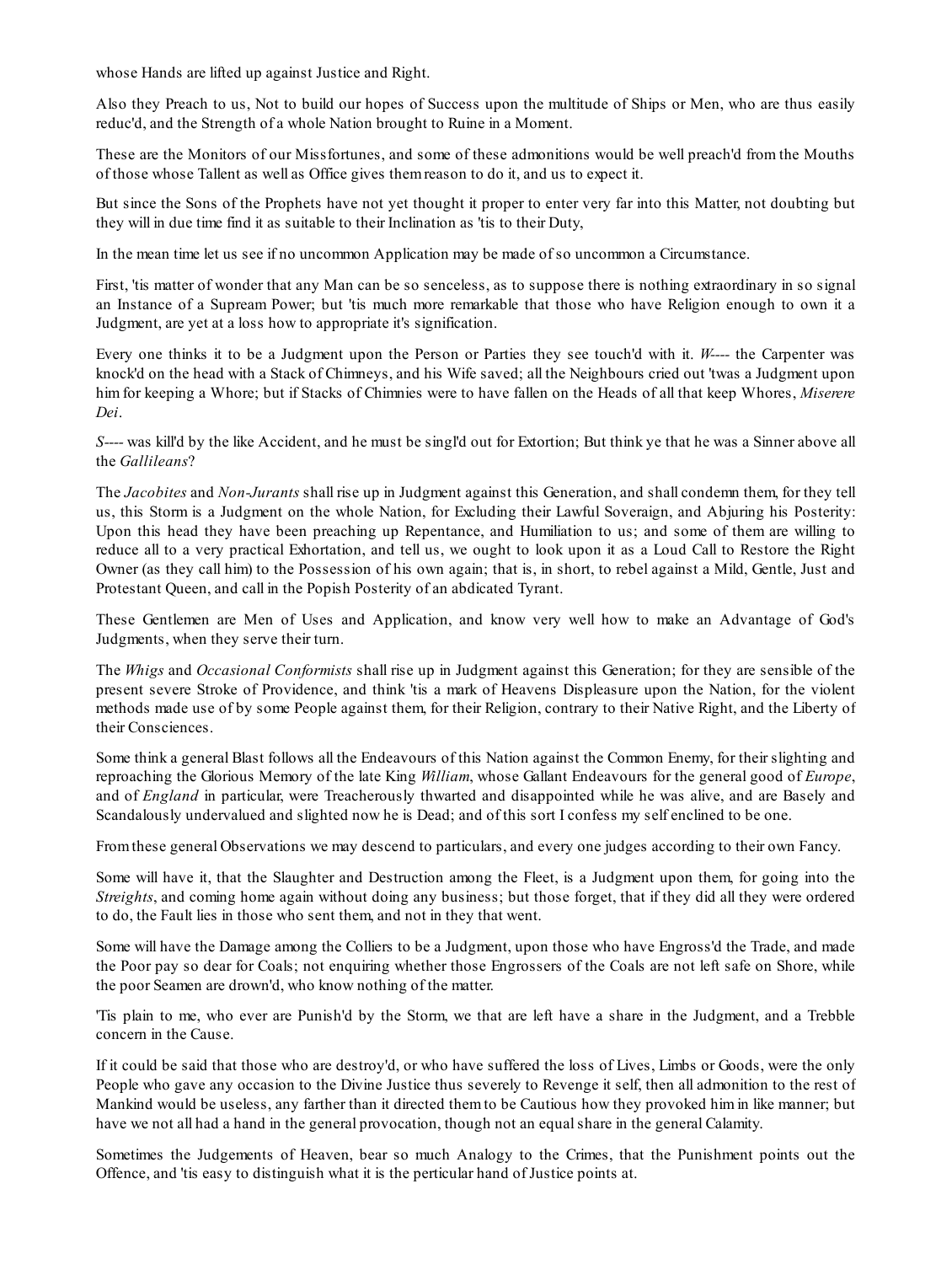And if we will seek for a Perticular case, in which Heaven seems to have singled out this way of Punishment on the Nation, as best proportion'd to the general National Crime we are all guilty of? what seems more Rational than to Judge that tis a severe Animadversion upon the Feuds and Storms of parties kept up among us in this Nation, with such unnatural Heat, and such unaccountable Fury, that no man, who has the least Compassion for his Native Country, but must with more than Common Grief, be concerned for it, since unless some speedy course be taken to bring a general Composure upon the minds of Men, the general ruin seems Inevitable.

If the matters in Debate were of Extraordinary Consequence, there might be some pretence for Espousing contrary parties with unusual heat; but while the difference lies in small, and, in some cases, indifferent things, tis a most inexcusable Madness that the Feuds shou'd be run up so high, that all manner of Charity should Perish and be lost among us.

We have had an Extraordinary Bustle in the World about Moderation, and all Parties pretend to it, and now we are as busy about Peace, and every one lays in a Loud Claimto it.

I have seen, with some regret, the strange Mysterious Management of this Age about Moderation, and tho' some late Authors have Published that Moderation is a Vertue, It begins to be a question whether it is or no.

I wish some Body would make enquiry after the occasion that has brought this Blessed Word into so much Contempt in the World; tis very hard that a word expressive of the most Glorious Principle in the World, should become the Brand of reproach, and a Badge of Infamy to Parties; be a Nick-name it self, and be Nick-nam'd on every side; and that at a time when the Vertue it self, is perhaps the only thing left in the World, that can preserve this Nation fromDestruction.

'Tis too unhappy for *England*, that Men of immoderate Principles are so powerfull as they are. Let the Party be which it will, tis Destruction even to themselves, to run up all their Niceties and all their Scruples to the Extremes. Every Dispute becomes a Feud, every Spark a Flame, every word a Blow, every Blow, a Civil-War, and by this Intestine Confusion of Principles, Backt with the Passion and Fury of Men, this unhappy Nation is Subdivided into an Infinite Number of Parties, Factions, Intrests and seperate Opinions.

Every Man being thus bent upon the propagation of his own Notion, for want of this healing Spirit of Moderation, falls foul upon his Neighbour because he has not the same Heat, and if he finds him better Temper'd than himself, if he finds himless Violent, less Furious, than himself, he is Imediately Branded with the Scandal of Moderation.

Since then the Change of times has made this Practice, which in its very Nature is a Foundation of Vertue, become a Crime, Let us examine who are, and who are not Guilty of it.

For the Negatives of this Vice of Moderation they are something Easier to be discover'd than ordinary, both in Principles and in Practice; and, without the Scandal of a Censorious Writer, I may be allowed to say all the following Instances may stand clear of this Crime.

1. If Mr. *Sachaverell*, with his Bloody Flag, and Banner of Defiance, were Indicted for Moderation, I verily believe no Jury would bring himin Guilty.

2. If Dr. *J----ne*, Author of the Character of a Low-Churchman, Mr. ---- Author of the New Association, if a famous Bishop who told us, 'twould never be well with *England* till all the Dissenters were serv'd like the *Hugonots* in *France*, if any of these were Indicted for Moderation, they might safely plead not Guilty.

3. If Sir *John Friend* and Sir *William Parkins*, had been only accus'd for Moderation, they had never been Hanged, nor *Collyer* and *Cook* had never absolv'd themat the Gallows without Repentance.

4. If he were Hang'd for Moderation, who ask'd the Question, *whether if the Play-house in Dorset-Garden, were let for a Meeting-house, 'twould not do more harm than tis like to do as a Theatre*, he would certainly Dye Innocently.

5. If *Fuller* had been Voted an Incorrigible Rogue only for the Vice of Moderation, I should have thought the House of Commons had done himwrong.

6. If the Councellors of the late King, such as Father *P----*, my Lord *S----* and all those that betray'd their Master, by hurrying on his ruin and their own. If those Gentlemen were Charged with Moderation, I doubt we should wrong them.

7. If some of the Members of our Late Convocation shou'd be accused for Moderation, I believe it might be no Difficult task to Vindicate them.

8. If this Crime should be Charged higher than we dare to mention, I am perswaded some Persons of Note would think themselves abused.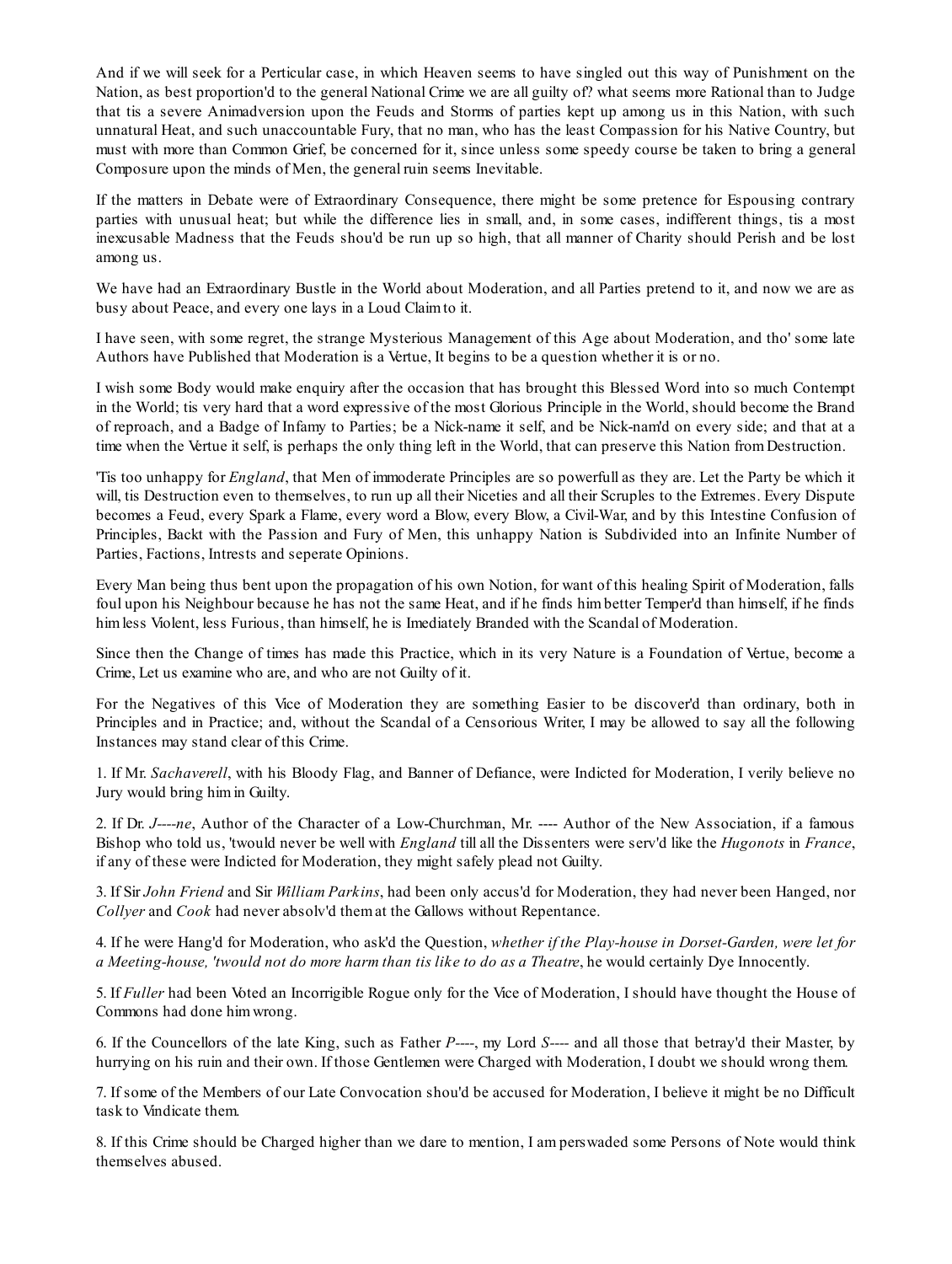9. In short all those Gentlemen, by whatsoever Names or Titles Distinguish'd, who repine at the Settlement, who reproach the Tolleration, and who Blame the Queen for her promises of Maintaining it, these abhor the thoughts of this Scandalous Crime of Moderation, and are as Innocent of it as the Child unborne.

10. Tis the Opinion of some People, That there are some of our beloved Friends in *Scotland*, may be Vindicated in this case, nay others are of the Opinion, tis not a National Crime in that Country, that is, 'tis not a sin the *Scots* are much adicted to.

11. Lastly, Take our English Clergy in general, some are ready to say they have no great cause of Repentance for the sin of Moderation.

On the other hand, some People have so home a Charge of this Error laid upon them, that 'twill be very hard to clear themselves of it, and I amafraid they would be brought in Guilty by a Jury, almost without going away fromthe Bar. as,

1. Our Observator, they say, is Guilty of Moderation, with Relation to his Wit, and Especially as concerning his good Manners; I hope he wont be prosecuted for it the next Sessions, if he should, I doubt, 'twill go hard with him.

2. If our News-writers should be Indited for Moderation, as to Truth of Fact, I would advise them to plead Guilty, and throw themselves upon the Mercy of the Court.

3. Some of our Captains, they say, are addicted to Fight but Moderately; I hope all the rest wont be Infected, but I know not what to say to it.

4. Some of our Lawyers are apt to be very Moderate in their Justice, but being well read in the Law are cunning enough to keep off an Indictment, so there is no fear of them.

5. Some of our General Receivers, when they got the Publick Money in their hands, were apt to be very Moderate in paying it out again.

6. Some have been very Moderate in giving in their accounts too, as may appear in former Reigns, and perhaps in time to come too.

Some Moderately Wise, some Moderatly Honest, but most Immoderately adicted to think themselves Both.

Tho' I might be a little more serious upon the matter, yet this way of talking is not so much a Jest neither as it looks like; and has its Moral, in it self, which a Wise man may see, and for the Fool tis no matter whether he does or no. Custome has prevailed upon us to such a degree, that almost in every part the very Practice seem a Scandal, and the Word passes for a Reproach.

To say, among the Sons of *Levy*, such a man is a Moderate Church-man is to say he is no Church-man, and some of our present Bishops from the Practice of Moderation have been boldly call'd Presbiterians in the Pamphlets of our less Moderate writers.

In short, 'tis hard to find any party or profession of Men among us, that care for the Title; and those who but Moderately espouse an Intrest, are generally suspected by those who are of that side, as Persons Favouring their Enemies.

These Moderate Men, said a Gentleman whose Gown and Band had given us reason to expect better Language, they will Ruin the Church, this Damn'd Moderation, says he, spoils all, we should deal well enough with the Dissenters, if it were not for these men of Moderation, they are worse than Dissenters, for they seem to be among us, and yet wont Joyn heartily to do the Work.

Moderation seems to be cast off on every side, and is used as a Badge of reproach in every Class, or degree of Men in the World.

In the Church of *England*, 'tis call'd Low-Church.

In the Court, 'tis call'd Whiggism.

In the Dissenters, 'tis call'd Occasional Conformity.

In Parties, 'tis call'd Trimming.

- In Religion, 'tis call'd Latitudinarian.
- In Opinion, 'tis call'd Indifference,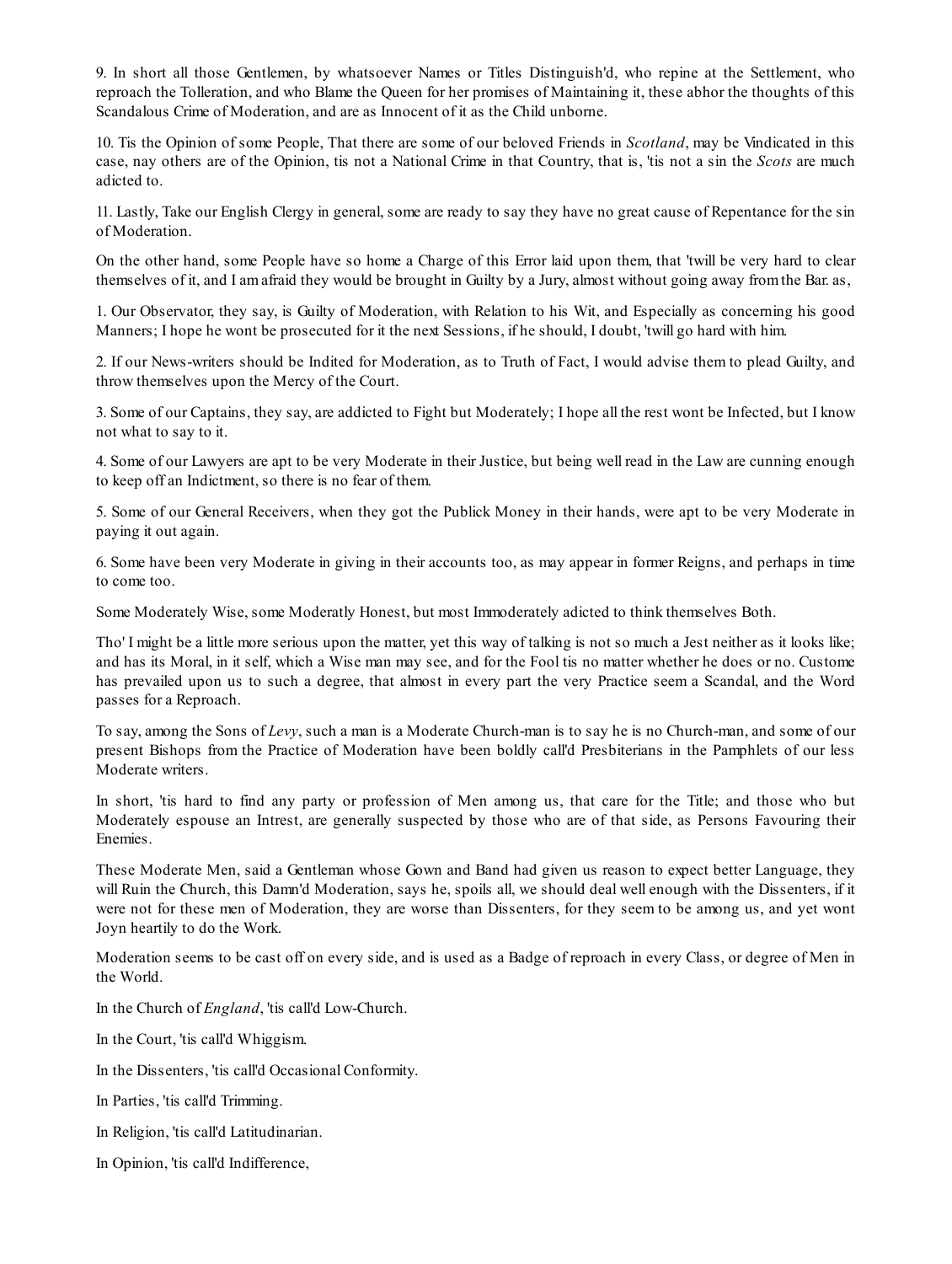In the Church of *Scotland*, 'tis call'd Prelacy.

While Moderation of principles seems thus the general Sin of Parties, Let them consider whether Heaven it self has not declar'd War against us all on this Head, and fill'd us with immoderate Judgements.

Where's all our prospect of success Abroad, or prosperity at home? Since our late Thanksgiveing for Victories, how has Heaven Treated us, but like a Nation, that being puff'd up and exalted with prosperity, began to slight Forreign Judgements, and leaving Providence to Work by it self fell to making War at home with one another, as if we would prove that the Scripture was not true *and that a Kingdom might stand tho' it were divided against it self*.

How has Heaven declar'd that he is resolv'd not to bless this immoderate Generation? How has all their Measures been disappointed both abroad and at home, all their designes been blasted, and the Anger of Heaven so remarkably bent against them, that even the little success we have had, has been prescrib'd by Providence to those few hands who Act fromPrinciples of Honesty and Temper, as if God did thereby point out to us who they are he delights to bless.

The *D----* of *M----* is a Whig *say some of our People who Hate all Moderation*, he is so *Dutchify'd*, we shall never have any Good of him, why that may be, but yet you see there is not one Article of our Conduct has succeeded but what has been under his Mannagement.

And Heaven has declar'd so Eminently against all other Branches of our Affaires, that I wish I am mistaken when I say 'tis plain either he seems to mislike the Cause or the Persons employ'd, and that however severe he was pleas'd to Anminadvert upon the Publick affaires in the late Violent Tempest, it seems that *for all this his Anger is not turned away but his hand is Stretched out still*.

But what has a Sermon to do to enquire, may some say, and if it had, how shall it make appear whether God is displeased with our designs or the Persons employed, with the cause or the Carryers of it on.

As to the cause, all men are Judges of the Justice of it, and all men know the Foot of the present Confederacy, at least our part must be Just as it is to Maintain our just Rights, Liberty, Trade and Religion.

It must then be the Persons, the *R----s*, the Sir *G----s*, *G----ns*, the *R----ks* of this War; that Heaven is resolv'd shall not be the men, whomhe will honour with the Deliverance of his People.

All wise Princes in the World have made it a constant Maxim in their Governments, that when any of their great Generals prove Unfortunate, tho' never so Wise, they lay them by, as Persons that God does not think fit to bless with success, and 'tis not needful to examine whether it were not their fault, but to be Unfortunate is to be told fromHeaven, that such a one is not the Man, and a Nation ought to understand it so.

But sure when Heaven Singles men out by Crossing their attempts *and Marks them for unfortunate*, and we can give our selves good reasons why they are thus Mark'd by the Divine displeasure; when we can see their false steps, their General designs against God and their Countries Intrests, 'tis high time then for those who sit at the Helm of Government, to Change hands and put their affaires into such Persons Conduct, against whomHeaven has not declar'd so plainly its Displeasure, nor the Nation its Dislike.

Why shou'd the Queen be desir'd to Chain down her own Happiness and the Nations Interest, to the Missfortune of a few Men. Perhaps God may Bless the Fleet under one Admiral, when he will not under another. I know nothing against Admiral *Callemburgh*, he may be an Honest and worthy-man, and ready enough to Fight for the cause, for indeed most of the *Dutch* Captains of Ships are so, but since Heaven has now 'twice refus'd to let him go, and driven him back again, if I were the Governour of his Masters affairs, he should not be sent a Third time, least we should seem obstinately to Employ somebody that God himself had declar'd against and had three times fromHeaven forbid to go.

I hope no Body will Construe this to be a Personal Satyr upon *Myn Heer Callemburgh*, But *take it among ye*, let it go, where it Fitts best.

If these are not the Generation of Men that must do the Nations business, then 'tis plain our Deliverance will never be wrought while they are employ'd; If God will not bless themhe will never bless us till they are dismist.

I doubt not we shall be deliver'd, and this Nation shall yet Triumph over her Enemies; but while wrong Instruments are Employ'd the Work will be delay'd. *God would have a House built him* But *David* was not the Man and therefore the Work was put off till *Solomon* was in the Throne.

God would have *Israel* go into the Land of *Canaan* and possess it, but those Generals and those Captains were not the Men; *Moses* and *Aaron*, and the great Men of the Camp were not such as God approv'd off and therefore *Israel* could not go over *Joardan* till they had laid their Bones in the Wilderness.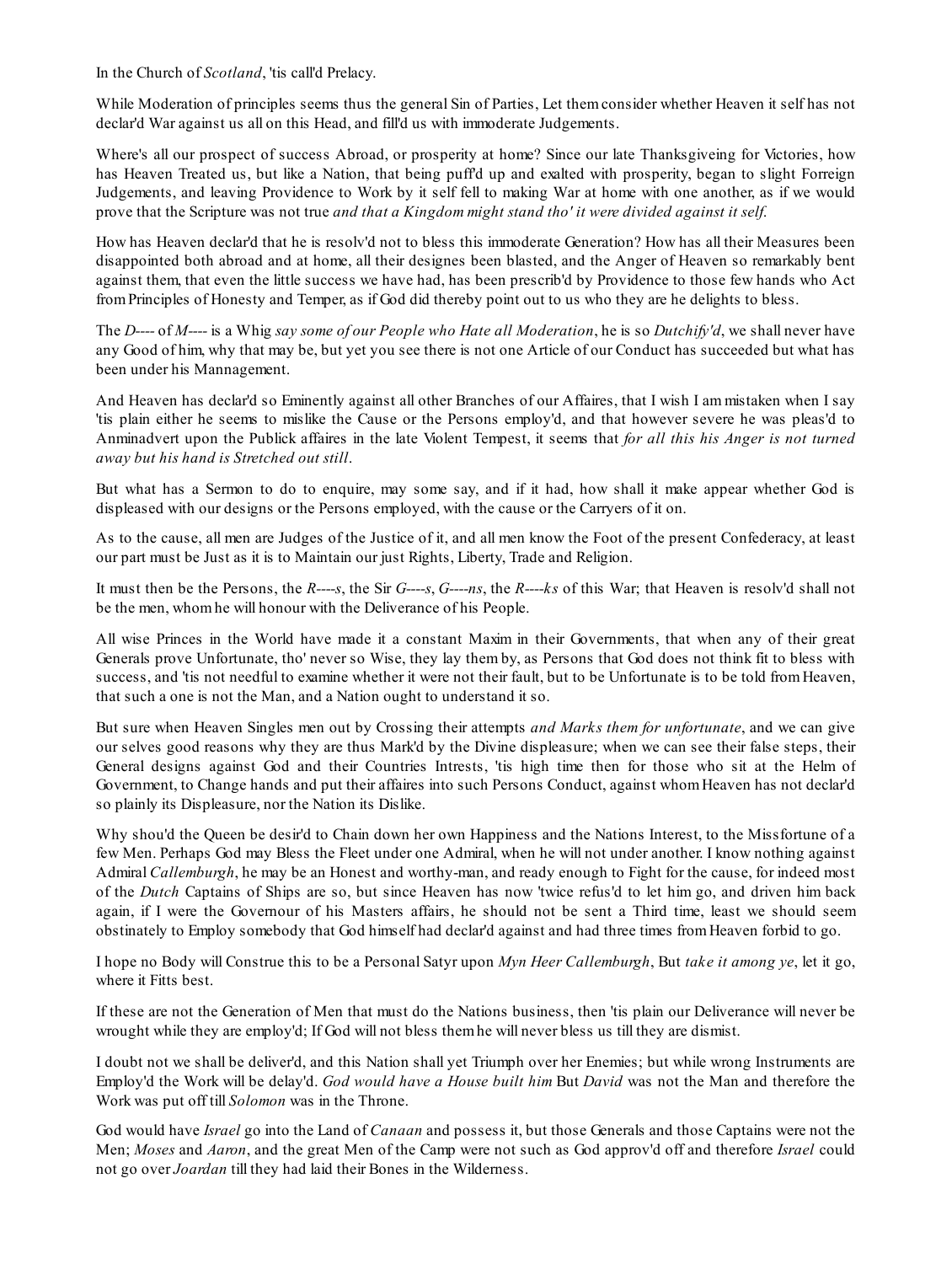*England* is hardly ever to pass over the *Jourdan* before her, till these Immoderate Men of Strife and Storms are laid by.

If any man ask me why these men shou'd not perfect the Nation Peace as well as other men? *I do not say which Men nor who*, but let them be who the enquirer please, I answer the Question, with a question *How shou'd men of no Moderaion bring us to Peace*.

How shou'd Men of strife bring us Peace and Union: Contraries may Illustrate but Contraries never Incorporate; Men of Temper, are the safe men for this Nation. Men of heat are fit to Embroil it, but not to Cure it: they are something like our Sea Surgeons who fly to Amputation of Members upon every slight Fracture, when a more proper Application would effect the Cure and save the Joynt.

'Tis an ill sign especially for *England* when Wars abroad wont make us Friends at home. Foreign dangers us'd to Unite us from whence Queen *Elizabeth*, has been said to leave this Character of the Nation behind her, that they were much easier to be Govern'd in a time of War than in Peace.

But when This, which us'd to be the only Cure of all our diseases, fails us, 'tis a sign the Distemper is Grown very strong, and there is some more than usual Roomfor despair.

The only Way left the Nation is to obtain from those in power, that Moderation may cease being the pretence and be really the practice.

It would be well all men would at least *be Occasional Conformists*, to this Extraordinary principle; and when there is such a Loud call to Peace both from Heaven and from the Throne, they would do well to consider who are the Men of Peace and who are not: For certainly those Immoderate Gentlemen, who slight the Proposals for a general Union of Charity, cannot pretend to be Friends to the present Intrest of their Native Country.

These men, 'tis true, Cry out of the danger of the Church, but can they make it appear that the Church is in any danger from Moderation and Temper; can they pretend that there is no way to secure her, but by pulling down all that differ with them, no way to save her but by the ruin of her Protestant Brethren; there are Thousands of Loyal honest Churchmen, who are not of this mind; who believe that Moderation and Charity to Protestant Dissenters is very Consistant with the safety of the Church and with the present general Union which they Earnestly desire.

As to Persons we have nothing to say to them, but this, without pretending to prophesy, may be safely advanced, that Heaven it self, has Eminently declared it self against the Fury and Immoderate Zeal of those Gentlemen, and told us as plainly as possible, unless we would Expect a Voice from on high, that he neither Has nor Designs to bless this Generation nor their proceedings.

When ever our rulers think fit to see it, and to employ the Men and the Methods which Heaven approves, then we may expect success from abroad, Peace at home, prosperity in Trade, Victory in War, plenty in the Field, Mild and Comfortable Seasons, CalmAir, Smooth Seas, and safe Habitations.

Till then we are to expect our Houses Blown down, our Pallaces Shatter'd, our Voyages broken, our Navys Ship-wreck'd, our Saylors Drown'd, our Confedrates Beaten, our Trade ruin'd, our Money spent and our Enemies encreased.

The Grand dispute in this Quarrelsome Age, is against our Brethren who Dissent from the Church; and from what principle do we act? it is not safe say they to let any of them be entrusted in the Government, that is, it is not profitable to let any Body enjoy great Places but themselves.

This is the Bottom of the pretence, as to the safety of it. These are the People who Cry out of the Danger from the Dissenters, but are not concerned at our Danger from the *French*; that are frighted at the Dissenters who as they pretend grow too Formidable for the Church, but are not disturb'd at the Threatning Growth of a Conquering *Popish* Enemy; that Deprecate the Clouds of Whiggism and Phanaticism, but apprehend nothing of the Black Clouds of God's Threatning Judgements, which plainly tell them *if they would suffer themselves to think*, that there is somthing in the general practice of the Nation which does not please him, and for which the hand of his Judgements is extended against us.

These are strange dull-sighted men, whose Intrest stands so directly between them and their understanding that they can see nothing but what that represents to them; God may Thunder from Heaven with Storms upon Storms, Ruin our Fleets, Drown our Sailors and Blow us back from the best Contriv'd Expeditions in the World, but they will never believe the case affects them, never look into their own Conduct to see if they have not help'd to bring these heavy Strokes upon the Nation.

How many Thousands have we in *England*, who if the whole *Navy* of *England* had been at Stake; had rather have lost it than the *Bill against Occasional Conformity*; that had rather the *French* should have taken *Landau* and Beat the